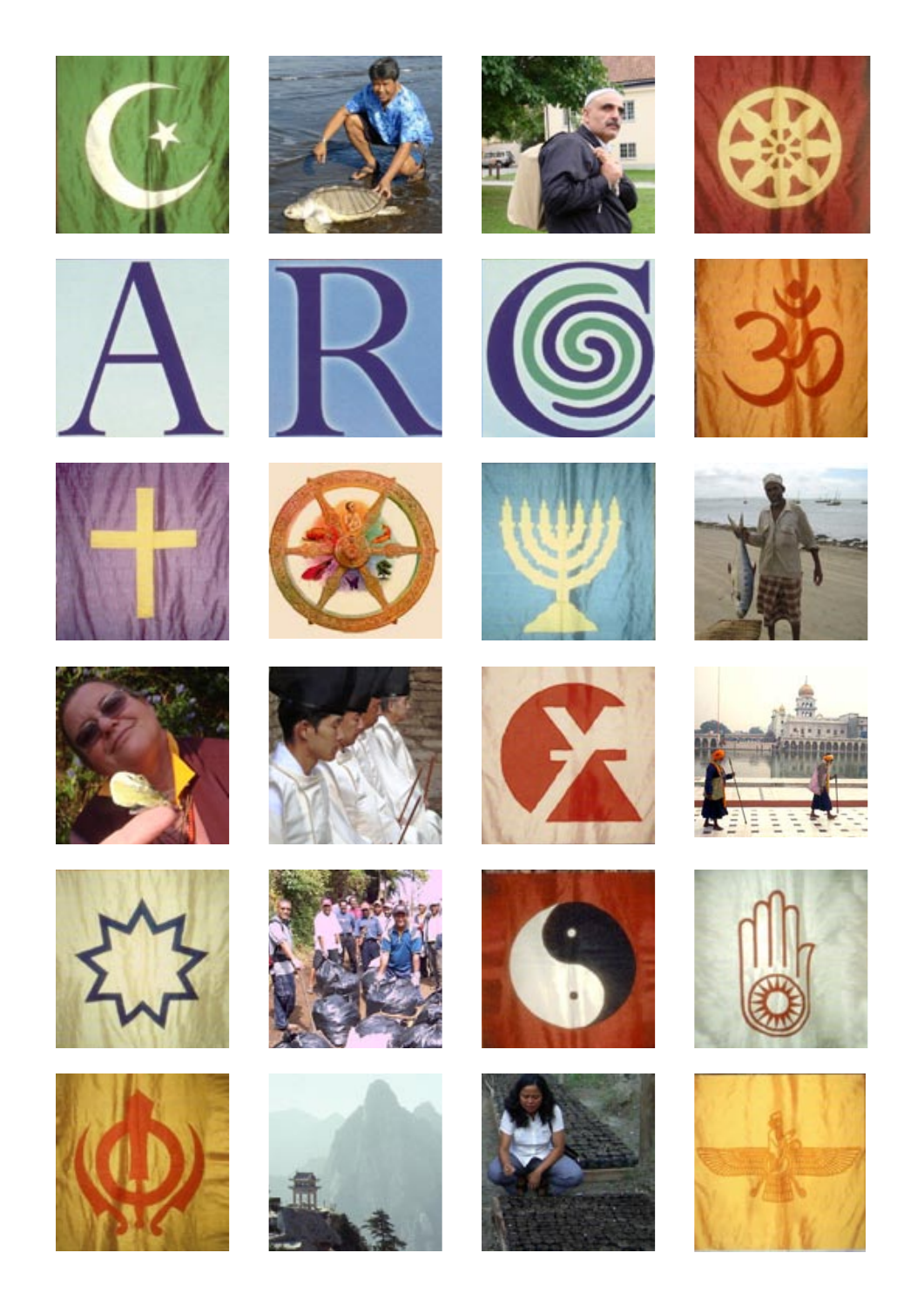

ARC is a secular body that was established to help<br>the major world religions develop environmental<br>beliefs and practices. the major world religions develop environmental **L**programmes based on their own core teachings, beliefs and practices.

We help the religions link with key environmental organisations, creating powerful alliances. We help the faiths develop practical projects that make a real difference, using the resources of the faiths themselves.

We became an independent charity in 1995, after operating for a decade under the umbrella of WWF. We now work with scores of different traditions within the world's eleven major religions.

### **ARC MEMBER FAITHS**

BAHA'ISM **BUDDHISM CHRISTIANITY** DAOISM HINDUISM ISLAM JAINISM JUDAISM SHINTOISM SIKHISM ZOROASTRIANISM

## **ON WORKING WITH RELIGIONS**

*"If information is all that is needed, then the environmental crisis would be over. We need more than facts and figures. We need to inspire people, to make them look at their ways of living, to make them change. Who is able to do this? The faiths. So why don't we work with the faiths?"*

**With these thoughts in 1986, H.R.H. The Prince Philip invited the major faiths to explore how they could work with conservation groups to improve the environment. The discussions took place at a major gathering in Assisi in Italy, the birthplace of St Francis. The success of this event caught everybody by surprise, and in response WWF International and WWF-UK assisted the development of a network working on Conservation and Religion for the next nine years.**

**The increasing requests for help from environmental groups and faith communities led Prince Philip in 1995 to launch a new organisation, the Alliance of Religions and Conservation, to work full time on these developments. From five faiths in 1986 to eleven in 2000 the range of religiously-based projects around the world has continued to grow. Our role has increasingly been to find appropriate secular partners, with the imagination and creativity to work with the faiths as equals.** 

**In 1986 many people, including some from the faiths themselves, were sceptical about religions playing a significant role. Now it is almost universally assumed this will happen. And the participation of the religions has become part of the way many programmes on the environment are now conceived. We are honoured to be part of making this happen.**

**Martin Palmer, Secretary General, ARC.**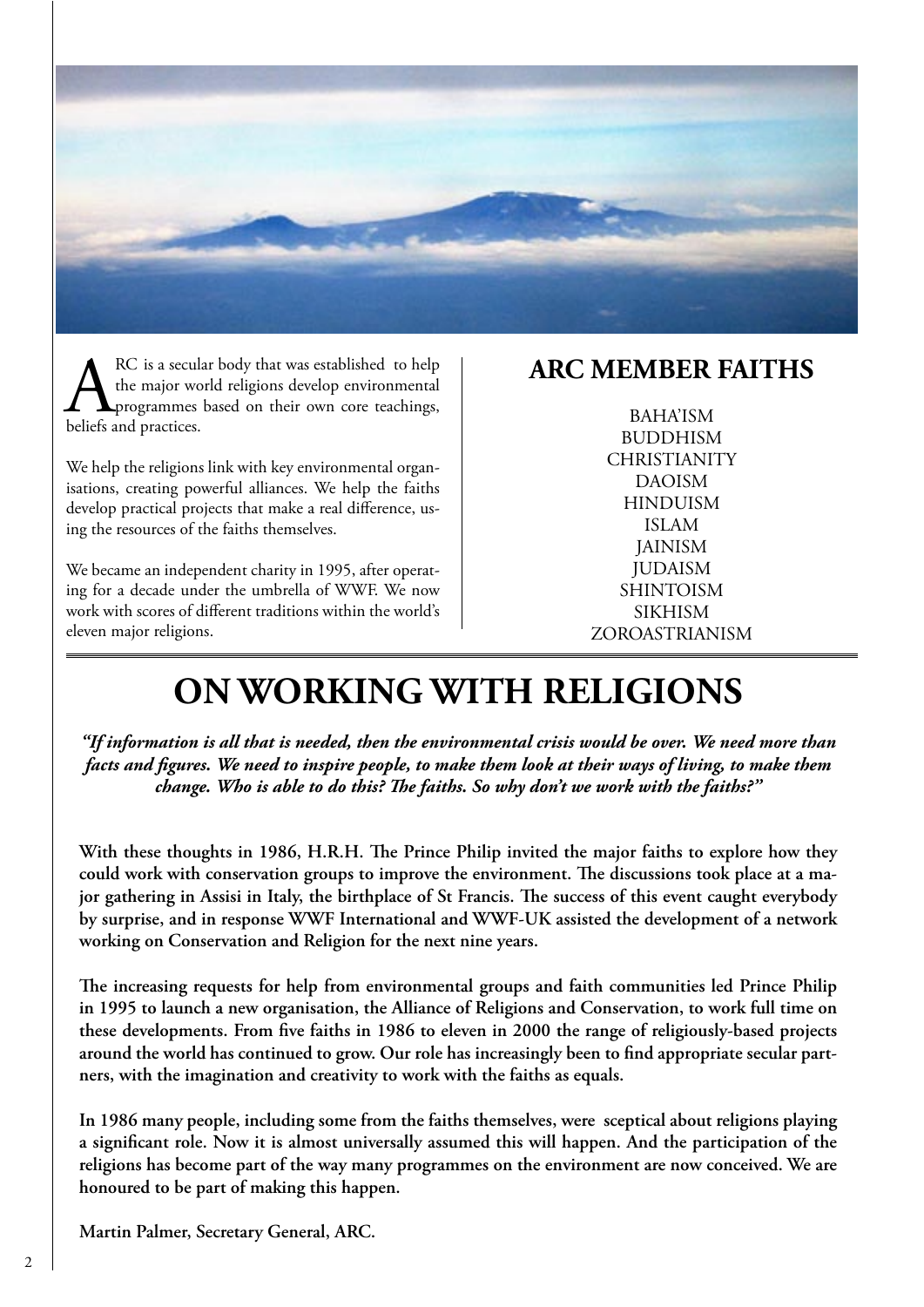# **HOW DOES ARC DO WHAT IT DOES?**

**ARC works by:** 

**Being a Broker, Thinking Creatively, Establishing Trust, Forming Networks, Communicating Our Message and Taking Action...**

## **The Sacred Land Project**

Sacred Land was launched by the terbury in April 1997 with the creating sacred sites - and of reminding us that the landscape acred Land was launched by the Archbishop of Canterbury in April 1997 with the aim of reviving and

creating sacred sites - and of where we live is as sacred as any Holy Land, and therefore needs to be protected.

In the UK, where it started, Sacred Land involved working with Buddhist, Christian, Hindu, Jewish, Muslim, Sikh and secular communities on projects as diverse as inner-city gardens; conserving holy wells; renewing pilgrimage trails including the Walsingham trail pictured here; protecting woodlands; regenerating community meeting places and their eco-systems; and celebrating sacred places with art and poems.

Key to the Sacred Land Project's success was its mission to work only with groups (rather than with individuals) on projects open to the public. It was ARC's first major undertaking in Britain and it had the backing of many principal church

leaders as well as leaders of Britain's other major faiths. It also had the support of several secular environmental organisations. Hundreds of projects were initiated and followed through, and it was this success that led to ARC launching a two-pronged international programme - first by developing Sacred Land projects in other countries and secondly by working with groups such as UNDP, Conservation International,WWF and the World Bank to have "Sacred Land" recognised as a term of protection. This has involved joint research on the ecological significance of sacred land, including the book "*Beyond Belief"* published by WWF-International in 2006, which shows how most of the world's National Parks only exist today because they were once sacred sites, and have therefore already been protected for many generations.



Top: Mongolian monks bless a new stupa marking sacred land. Below: Each year the Mexican Huichol people make a 400 mile pilgrimage to the sacred Huiricuta "Field of Flowers" mountain. ARC has helped them protect this fragile landscape; its wildlife, plants and secret places.

In Mongolia for example we are working with Buddhist monks and nuns, who since the fall of communism in

1990 have been both rebuilding their temples and rediscovering the sacred landscape of their country. More than sixty years under enforced atheism had led to most of the ancient scriptures being lost in the purges.

Some of these old documents taught which mountains, forests and valleys were sacred and should therefore be protected. In partnership with the monasteries and with the World Bank, ARC helped rediscover these and translate them into modern Mongolian. Sometimes the wisdom is proven anew: on one mountain for example, people were told that if they removed the trees "the goddess" would flood their village. Recently, ecologists have concurred that this particular mountain has a fragile ecology, and logging it would threaten the water table - resulting inevitably in flooding.

#### **HOW TO START A SACRED LAND PROJECT:**

 $\hat{P}$  Identify what the place means to you. If you don't have a wonderful story about why it is special then it will be hard to persuade anyone else to agree.

 $\ddot{\varphi}$  Link up with others - group projects are more succesful, more enjoyable and easier to fund.

 $\Leftrightarrow$  Ask questions about how it is used now, as well as how it was used in the past - create maps of the area and make contact with experts.

 $\Leftrightarrow$  After sessions of brainstorming and practical thinking together, make a clear practical management plan designed by and with the group.

 $\Im$  Think about how to communicate the project - through words, pictures, film, talks and websites.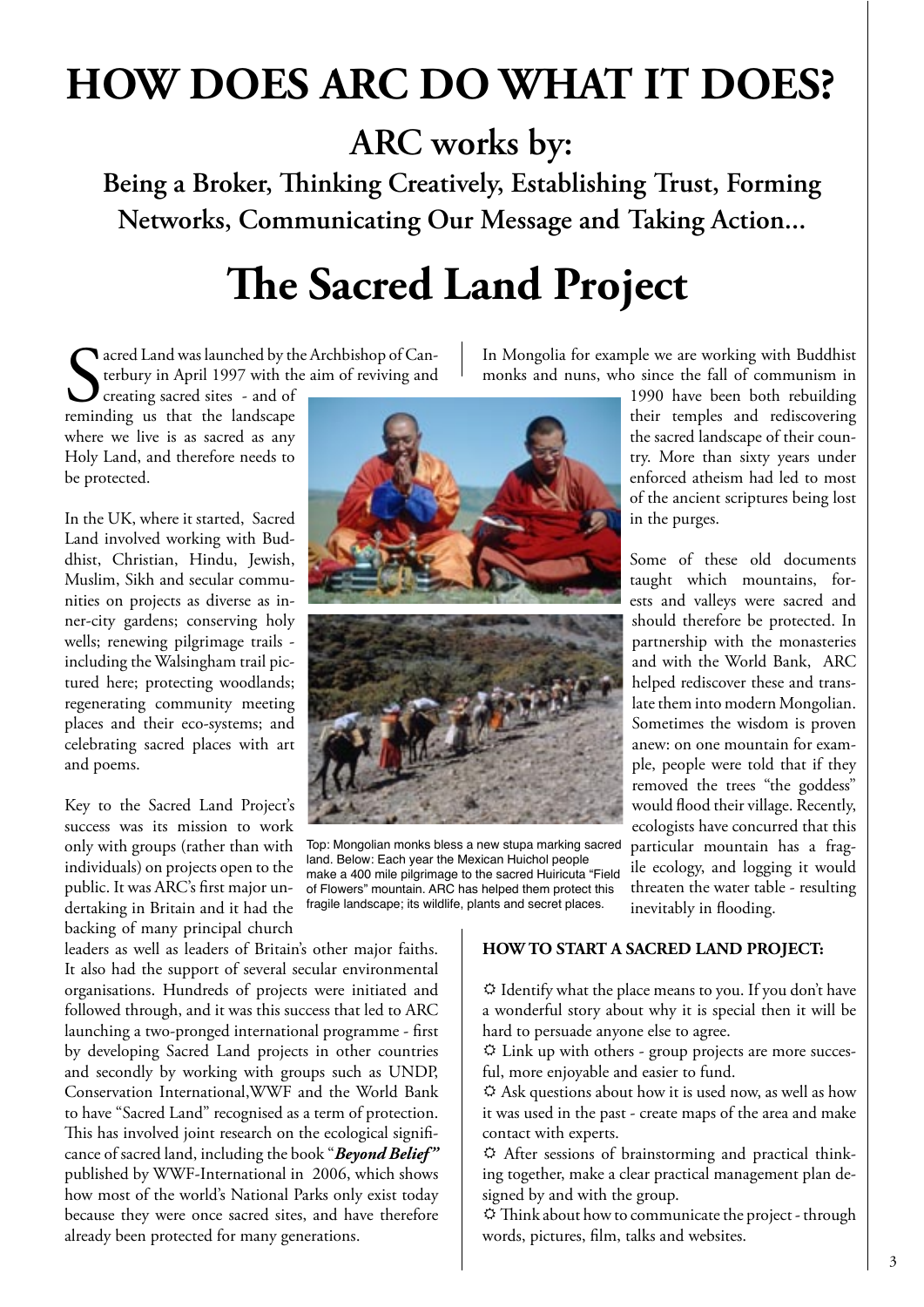## **Where Faiths and Forests Meet**

A round one in twenty of the world's forested hectares<br>is owned by one of the major religions. Some are sacred groves (never to be felled or hunted in). Others are designed for practical faith use - for temple construction, roof repairs or ceremonies like the Hindu Jagannath festi-

vals where huge chariots are paraded through the streets. But most faith forests are commercial. With recent advances in the understanding about the social and environmental importance of wooded landscapes, many religious forest owners want to manage their forest-lands better.

Forest standards like the one developed by the Forestry Stewardship Council (FSC) are very important in the secular world, but they were designed largely with the operations of commercial capitalist companies in mind - so ARC is helping the faiths prepare their own version, provisionally called the Religious Forestry Standard, or RFS, which will also incorporate theological considerations particular to the faiths that sign up. This initiative is taking place through a unique partnership brokered and assisted

by ARC, between the Church of Sweden and the Shinto of Japan - both of which are important forest owners.

This has created a surprising momentum, with an array of forest owning groups from other religions - as well as several secular bodies - joining the project. The aim is to have 80% of such forests signed up to RFS by the time the great wooden Shinto shrine of Ise, Japan is rebuilt

The Shinto of Japan believe they are protected by trees, and that they should therefore respect the power of forests and manage their own forests responsibly. The photo was taken at a ceremony in Visby, Sweden in honour of ARC's Faiths and Forests initiative.

in 2013 – an event to which the Shinto are inviting all forest-owning religions.

The strength of this kind of approach was made clear at an important planning meeting in Visby, Sweden in September 2007. Although the two host faiths saw the background to their roles as responsible forest owners quite differently - the Christians saw themselves as guardians or gardeners *of* Creation, and the Shintos saw themselves as protected *by* Creation. However both faith traditions emphasised the importance of managing their forests better - because it is the right thing to do. At that meeting the Church of Sweden pledged to protect its ancient meadows on the island of Gotland - treasure houses of rare flowers, and calm green oases among commercial forests. The

meadows, which were previously threatened, are now "Faith-Protected Environments, to be preserved forever".

#### **CASE STUDY: THE MARONITE FOREST OF HARISSA IN LEBANON**



The Qadisha Valley in Lebanon, traditional place of hermits and now a faith-protected landscape.

 $\sum$  he forest of Harissa climbs<br>steeply above the busy town of Jounieh, just north of Beirut. For more than 1000 years it has been virtually undisturbed, supporting a few orchard owners and plenty of plants and wild animals. But after the civil war of the 1980s, the developers started moving in with concrete and bulldozers, threatening this last green coastal space in the region, named by WWF one of the top 10 "Forest Hot Spots" in the Mediterranean. At its heart is the Maronite Church's Shrine to Our Lady, and her statue towers over the forest, which is perhaps appropriate as she might be seen as the key to its protection. The Maronite Church – representing Lebanon's most popular form of Christianity – owns a large proportion of Harissa and in 2000 it made an unprecedented move. With the support of ARC and local conservation group AFDC, the Patriarch pledged to make Harissa the world's first "Maronite- Protected Environment". This religious commitment has already advanced forest conservation for a diverse range of species, including ancient oaks. The church-owned forest land will not be the only area to be protected: other groups have been encouraged to make similar pledges. The township of Jounieh has pledged to oversee the protection of the part of the forest it owns, while several private owners have committed to protect their adjacent forest land – despite the temptations of developer money. The Church has since made a similar pledge for its ancient and threatened Qadisha "Valley of Hermits," while the project inspired volunteers in a nearby diocese to create an eco-religious tourism programme in its 77 villages, a protected oak forest in the church-lands around the monastery of St George, Bherdok, and an ecology education centre in the monastery building itself.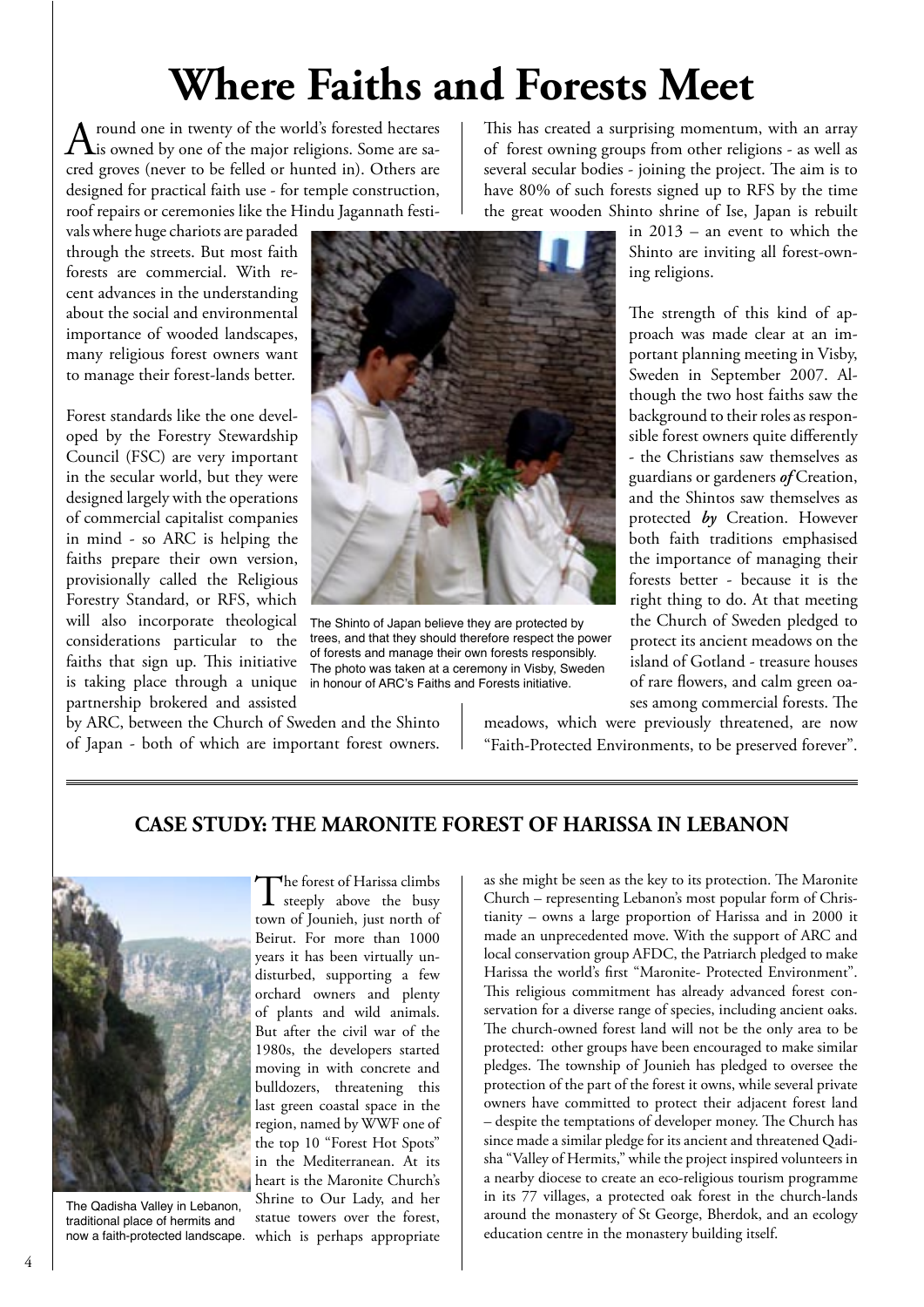

## **China's First Daoist Ecology Temple**

ARC and our Dutch partner EMF have helped Dao-<br>sts build an Eco-Temple and Training Centre at the<br>starting of the starting of the starting of the starting of the starting of the starting of the starting of the starting of foot of Taibaishan sacred mountain in Shaanxi Province. The temple was destroyed in the Cultural Revolution and was rebuilt in 2007 using traditional, sustainable materials and techniques.

The Eco-temple has about a million visitors a year, and provides many of them with information about caring for the environment - just at a point when they are open to new ideas. It hosts regular environmental training programmes for monks and nuns. The first, in 2006, inspired attendees to create a Daoist environmental organisation on issues such as solar energy (see right) and water conservation. The second, in 2007, was attended by 18 of China's most prominent abbots and abbesses. They not only pledged full audits of their land and resource use, but also agreed to adopt their most important sage, Lao Zi, as the God of Ecological Protection.

Master Ren, head of the mother temple Louguantai, says the process of building the temple awakened him to the ecological role of Daoism. "It made me think quite differently about the environment, and how we, as Daoist monks, can protect it," he said. Daoism has a unique sense of value in that it judges affluence by the number of different species," the report stated.

*If all things in the universe grow well, then a society is a community of affluence. If not, this kingdom is on the decline.*

(From the Daoist Statement about the Environment)



TOP: The Daoists held a special ritual to celebrate the opening of the Daoist Ecology Temple and Centre in 2007. That year they held their second environmental management workshop at the site, attended by Daoists from all over Shaanxi Province and beyond. Photo: Mike Shackleton. ABOVE: Just one year after the first workshop, several Daoist temples had installed solar heating units. This one is at Louguantai.

**In 2006 leading Daoist abbots at the first ARC ecoworkshop at Taibaishan signed the "Qinling Declaration" in which they promised:** 

- **1. To introduce ecological education into temple programmes, particularly in the context of temple construction.**
- **2. To reduce the pollution caused by incense burners and related fireworks.**
- **3. To use their farmed land in a sustainable way.**
- **4. To pay close attention to the protection of local**
- **species and to sustainable forestry.**
- **5. To use energy-saving technology.**
- **6. To protect nearby water resources.**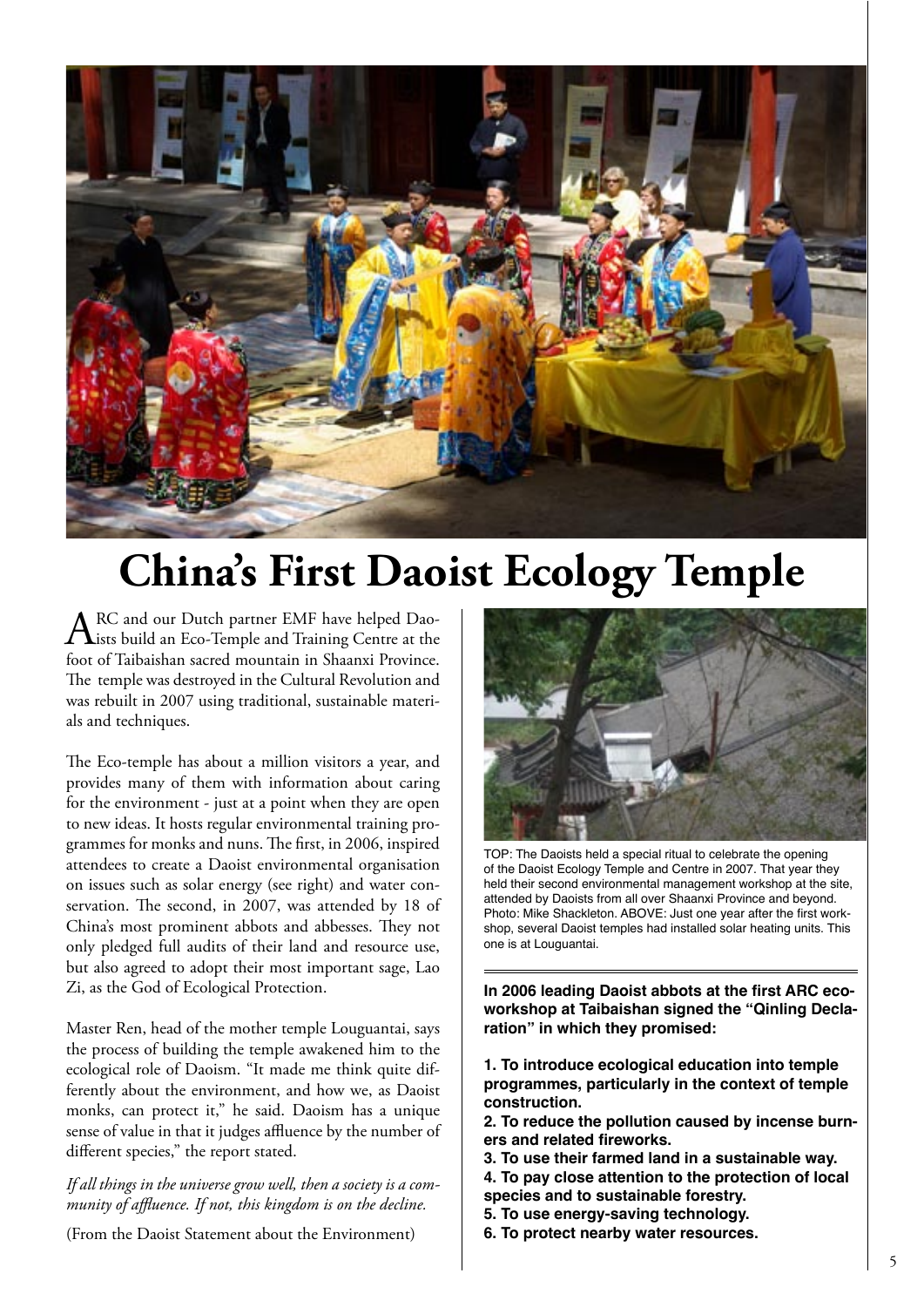### **Forming Networks**

ARC has helped create the first Asian Buddhist Environment Networks linking Thailand, Cambodia, Laos and Vietnam (in the Southern Buddhist area) and China, Mongolia, Japan and Russia (in the Northern Buddhist area). Our links in Cambodia have been particularly strong, with projects to grow saplings, create education programmes around the pagodas and even ordain forest trees as "monks" to protect fragile habitats.



ARC is also helping build an Africa Muslim Environment Network (AMEN) to link Muslim groups throughout sub-Saharan Africa (in their words "the poorest people in the poorest communities in the poorest part of the poorest continent"). The network is already beginning to unlock the huge potential for civic involvement of Muslims in sub-Saharan Africa, who often feel excluded. One programme includes encouraging traditional sustainable fishtraps in Kenya (see above).

We helped the Catholic Church in England and Wales create a year-long programme of environmental activities, including audits, footprint studies, liturgies, pilgrimages, talks and nature walks. It marks the Church's decision to engage seriously in green action. One of the outcomes was to create an e-mail and newsletter network for Catholic schools to discuss their environmental actions - and specially what it means to be Catholic carrying them out. This will be a model for other faith school eco-networks.

## **Books and Communications**



 $\bigcup_{\text{written and edited}}^{\text{ur constants have}}$ many influential books on the impact of faith on the environment. These include the acclaimed "*Atlas of Religions",* used by schools, governments, religious leaders

and many others around the world. Did you know that around 73 million Bibles are printed every year, making them the world's best-selling books? Or that since 1974, over 300 Islamic Banks have been created, handling \$250 billion in assets? The book shows how religions relate to government, laws, world hunger and wars. It also shows that with 80 percent of people professing some kind of religious allegiance, the organised faiths are critical stakeholders in the planet's future.



We also helped the Benedictines publish an eco handbook in Spanish, Portuguese and English entitled "*Listening to the Earth"*. It was initially designed for their monasteries in Latin America but there has been an enthusiastic take-up elsewhere. The book, which was funded mostly by The World Bank, is also available as

a free download from our website and has been used by schools, NGOs and missions from as far as the Dominican Republic and Australia. "Just yesterday we received the book "*Listening To The Earth",*" wrote one prior from a remote monastery in Kenya. "It gave me a sleepless night for I started reading it after Compline [night prayers] and only realised that it was nearly three o'clock when I went to sleep. The part on energy and electricity is of particular interest for me".

Our website, **www.arcworld.org**, is updated regularly, has thousands of visitors a day, and has - we are told been an inspiration to a variety of faith groups, secular groups and individuals looking for examples of faiths engaging actively in the environment.



Workers demonstrate a model eco-coffin in South Africa.

## **Having Creative Ideas**

For example, we are helping South Africa's Working for Water programme and the Invasive<br>Alien Species Programme in KwaZulu-Natal (government initiatives employing 30,000 people to remove invasive alien trees from the landscape), in a project to make "eco coffins" from the felled timber. This creates extra jobs and training, helps combat the devastating impacts of the invasive plants on water, bio-diversity, agriculture and wild fires, and cuts the cost of funerals for some of the poorest families. ARC is working to involve the churches as distributors of the subsidised coffins while also helping with viability studies for selling the eco-coffins elsewhere in the world at competive prices, to finance the core project. This is part of a World Bank-funded programme.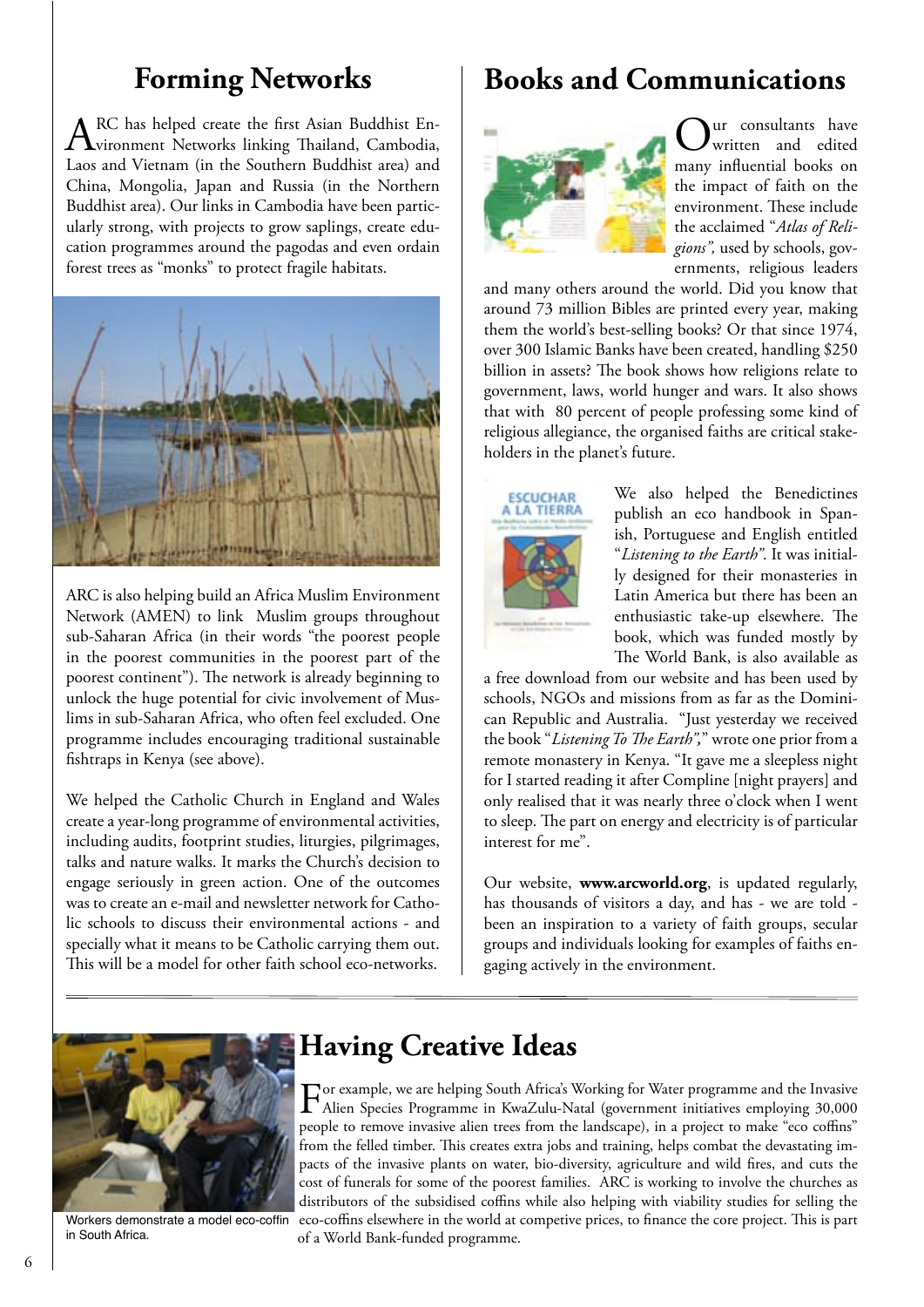# **Seven Year Plans for Generational Change**



RC and the United Nations are working together with the major faiths and faith-based women's groups to create Seven Year Plans to help face climate change and protect the natural environment for with the major faiths and faith-based women's groups to create Seven Year Plans to help face generations to come. As part of this programme we are building and improving links with secular groups like the United Nations Development Programme (a co-initiator

of this programme) as well as the World Bank, NGOs and donor governments. The faiths have never before been asked to partner the UN at such a high level.

Many secular groups focus on the idea of *ethics* as being the means by which changes in human behaviour can be effected. However, faiths often have a different approach tending rather to seek an *ethos* within which ethical choices are made. Such an ethos arises through the interaction of many different factors and forces ranging from storytelling to science, from sacred spaces and their rituals, from the market place to the human response to tragedy, and from spiritual teachers to novelists and playwrights.

ditional lifestyles which are gentler to the environment. We believe it is only by such long-term thinking that the issues surrounding climate change and the natural environment can be adequately addressed. These plans will be launched and acknowledged internationally.



One of our many partners in the Seven Year Plan is the Church of South India, in Kerala, which is addressing its transport and energy use, and promoting sustainable lifestyles.

#### **THE 7 KEY AREAS IN THE 7 YEAR PLANS**

**1. Education and young people – including school buildings and curricula. 2. Use of assets – land, investments, medical facilities, purchasing and property – consistent with faith values.**

**3. Pastoral care – through theological education, rediscovering past traditions and wisdom, and giving help and compassion to those who are suffering from the effects of climate change.**

- **4. Lifestyle Choices.**
- **5. Media and advocacy.**

**6. Partnerships and appointing staff dedicated to ecological work.**

**7. Celebration.**

#### **ECO-TWINNING**

We are inviting faith groups of any size

to develop Seven Year Plans to shape the behaviour of their faithful for generations to come. For some, this will primarily be through education; for others this will be through investing their pension and investment funds in long term sustainable industries such as alternative energy or sustainable housing; for others it will be through creating new prayers and songs for worship. It could be done through environmental management of religiously owned farmland, forestry or commercial properties, or through using faith-owned media to articulate environmental messages, or through promoting a revival of tra-

This is one of several important model initiatives within this programme. It involves faith groups in the global north setting up eco-twinning partnerships with counterparts in the south (initially Africa) who are already experiencing difficulties related to climate change. For the faith groups in threatened areas, the partnerships will: provide funding, active support and friendships in the north. For those in more privileged areas this is an important way of: staying informed about the degrading environment; really helping people in difficulty; finding friendships and ideas and also exploring effective and visible ways of reducing their carbon footprints.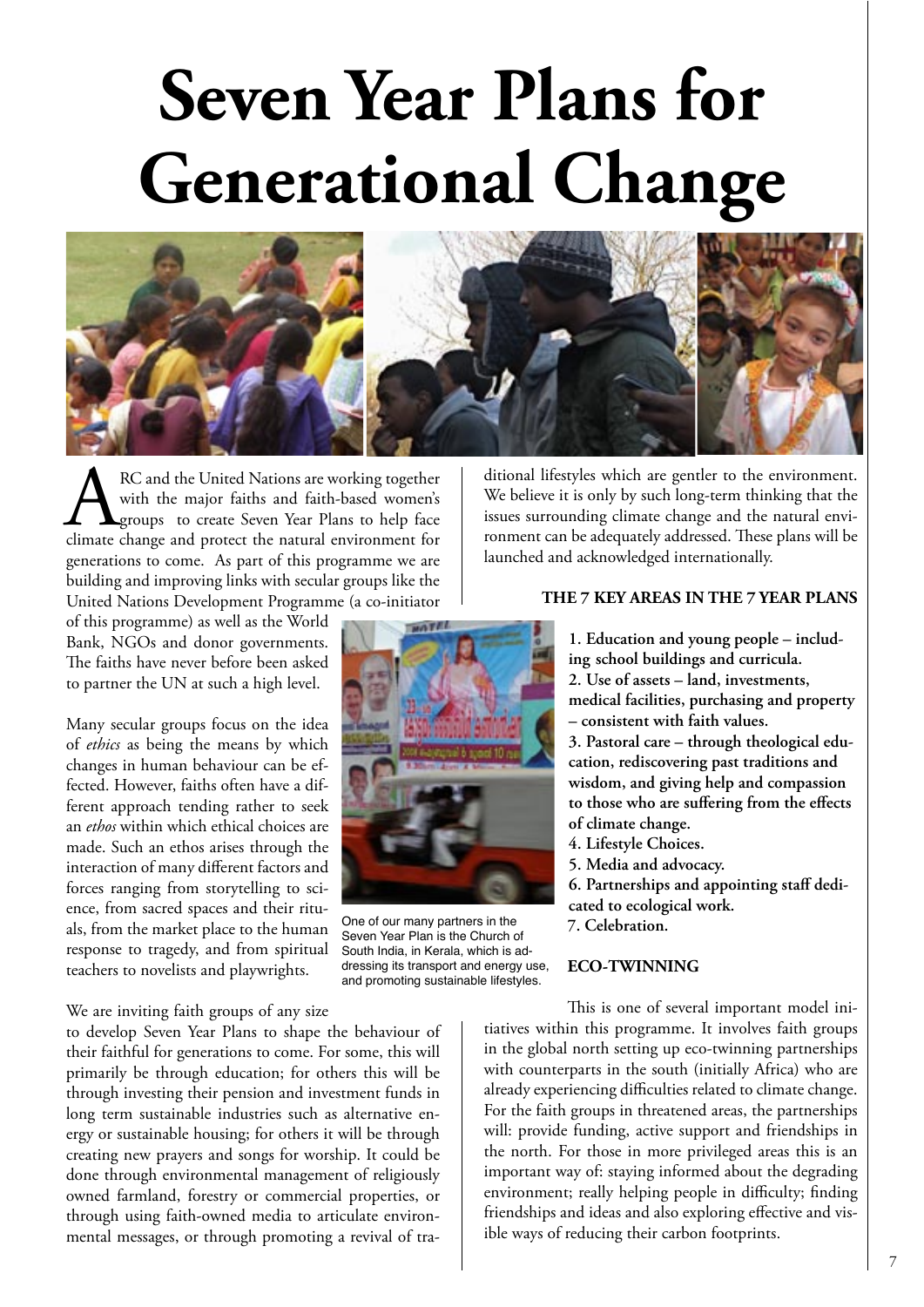

# **WHY ON EARTH WORK**

*HRH The Prince Philip was the inspiration behind the original WWF network of religions and conservation in 1986, when he was President of WWF-International. In 1995 he founded ARC and he has continued to support us ever since. This is extracted from an interview by ARC's Communications Director Victoria Finlay.* 

#### **What gave you the idea of bringing conservationists and religious leaders together?**

International was try-<br>International was try-<br>ing to do three things<br>around the world: raise n the 1980s WWF International was try- $\blacksquare$  ing to do three things money, develop conservation projects and educate the public. The first two were fine, but the last one had real difficulties. I argued that the kind of education we were doing through articles and lectures and books and films and things of that sort only reached the educated and probably only the middle classes in the various countries. The people we needed to get to were the



it does in Christianity anyway) that the Creation of the world was an act of God, then it follows naturally that if you belong to the church of God then you ought to look after His Creation.

It may not be sacred itself but the One who created it is sacred - so it seems logical that humans ought to have a certain responsibility for it. I was not quite sure what the other religions believed about the creation of the world but I guessed they had similar traditions. I therefore sug-

> gested that WWF invite leaders from the major religions to meet together to discuss what, if any, responsibility they felt they had for the natural environment as a "sacred" entity.

#### **What happened at Assisi?**

The five religious leaders [Buddhist, Christian, Hindu, Jewish and Muslim] agreed they had a responsibility and then we asked each of them to describe the attitude of their religion to the natural environment.

ARC's founder, HRH The Prince Philip, receives a copy of the Daoist scripture the DaoDeJing from ARC's China Projects Manager, Dr He Xiaoxin.

ones who lived in the areas of greatest risk, and the areas where the potential for biological diversity was highest. It occurred to me that the people who could most easily communicate with them were their religious leaders. They are in touch with their local population more than anyone else. If we could get local leaders to appreciate their responsibility for the environment then they would be able to explain that responsibility to the people of their faith. It was pretty obvious. If your religion tells you (as

We said: "we don't want to be ecumenical; we don't want a paper that has been agreed by everybody. Instead we want each of you to say what is relevant to you and your tradition". That avoided any business of trying to achieve any ecumenical solution.

But it also gave them the opportunity to talk to each other because there was no talk about dogma or if there was, then it was just about saying "well this is our dogma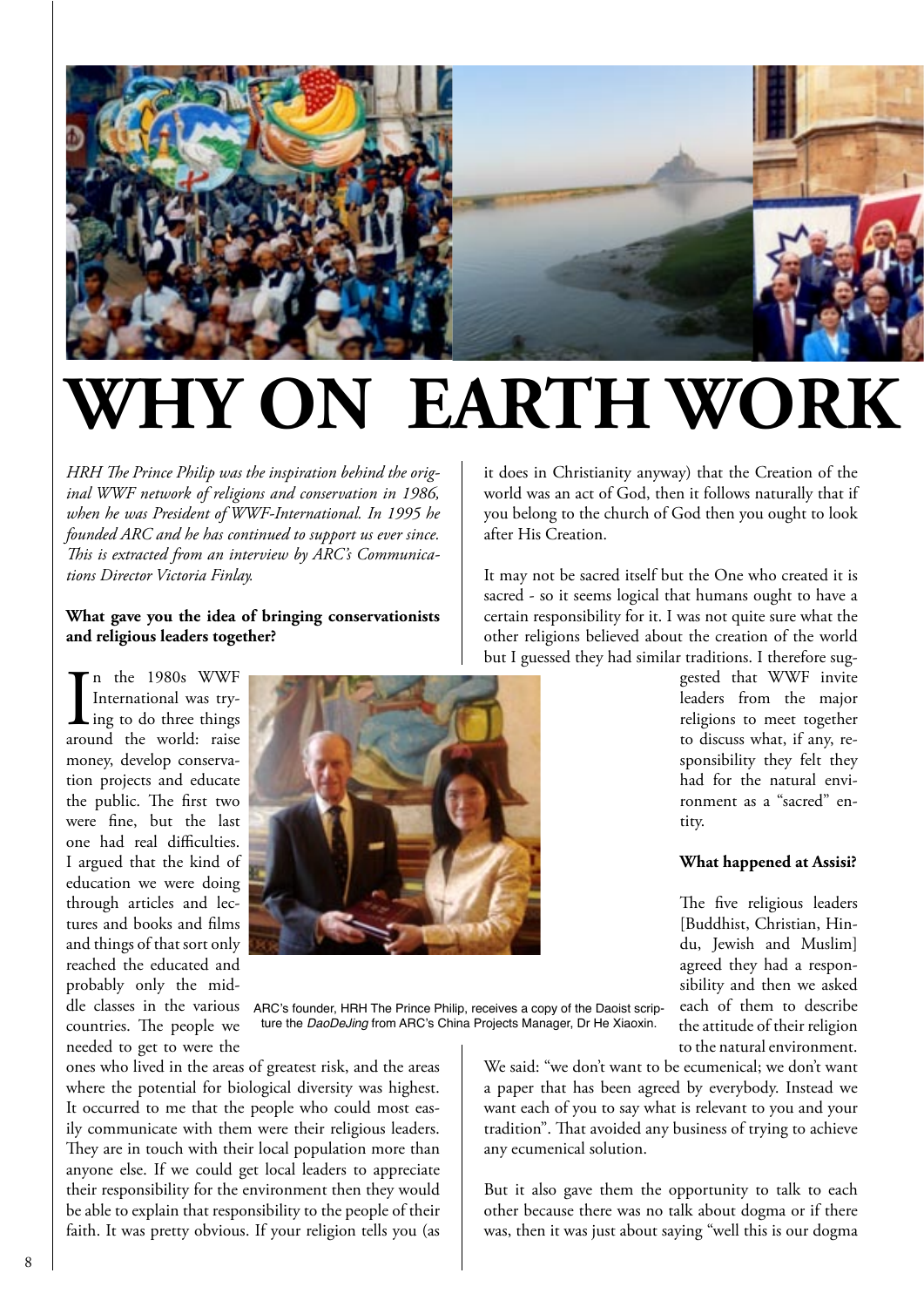

# **WITH THE FAITHS?**

and this is yours". The purpose of the Assisi meeting was to say to the religions: "If you think this is important then tell us what you think but don't try and get it agreed with everybody else". The result is that the religions now

communicate with each other on the subject of what they are doing for the conservation of nature, not about their religious dogma.

#### **And what happened afterwards?**

The interesting thing is that after the Assisi meeting there was a press conference and inevitably somebody said: "what are you going to do next?" We said we didn't know... so we sat down afterwards and talked about it. And what we all said was that main thing is that we don't want to burden the whole thing with a new body and its inevitable administration.

I was very reluctant to see another "formal" organisation set up, so I suggested that they should form an informal alliance. At first it was just called a "network", [until 1995, when ARC was established as a full charity] the idea being that the WWF would simply act as coordinator and technical consultant, to be called on if any of the religions wanted advice. And they did. One of the people was the Patriarch of Moscow just when the new government of Russia was handing back a lot of the church lands to the Orthodox Church. They were in a sense confronted with this: so we asked WWF for advice. And it was suggested that some of it could go back to agriculture but others

**"ARC only exists to help the religions contribute to the conservation of nature, according to their beliefs and traditions.. ARC will only be working properly if most people haven't heard of it."** 

could make very good nature reserves. And then in India the Hindus said: "we've got all these pilgrimage sites, how can we improve them?" And WWF gave them advice. It was the same with the Buddhists in Thailand - who

> set about trying to protect their forests from poaching and from people poaching trees. They all ran with it after that. The idea was that each religion should go off and do its best to "preach the gospel" of conservation and, if possible, initiate some practical projects of their own.

> **How would you like to see ARC improving over the years?**

> It should just go on as it is. The thing with ARC is that it doesn't exist. There is no "it". There are plenty of members or associates doing their own thing - talking to each other and ARC provides the way of doing that - but they actually do things individually. So if they want to keep talk-

ing and be associated with it then that's splendid. ARC is a means to an end and not an end in itself. It exists to help the religions to make their contributions to the conservation of nature according to their beliefs and traditions. It has no purpose other than to provide technical advice to whatever religion asks for it, about the conservation of nature - and to initiate multi-religious meetings to enable the religions to compare notes and report to each other about their practical conservation projects...

ARC will only be working properly if most people haven't heard of it.

**PHOTOS, L to R: 1.) Procession of faiths from the Kathmandu Faiths and the Environment event in 2000, organised by ARC and WWF. 2.) A seal is seen by the causeway to Mont St Michel in Normandy, just before a WWF conference on religious eco-initiatives. 3.) The launch of ARC at Windsor Castle in 1995. 4.) The launch of the Sacred Land Project by the Archbishop of Canterbury in 1997.**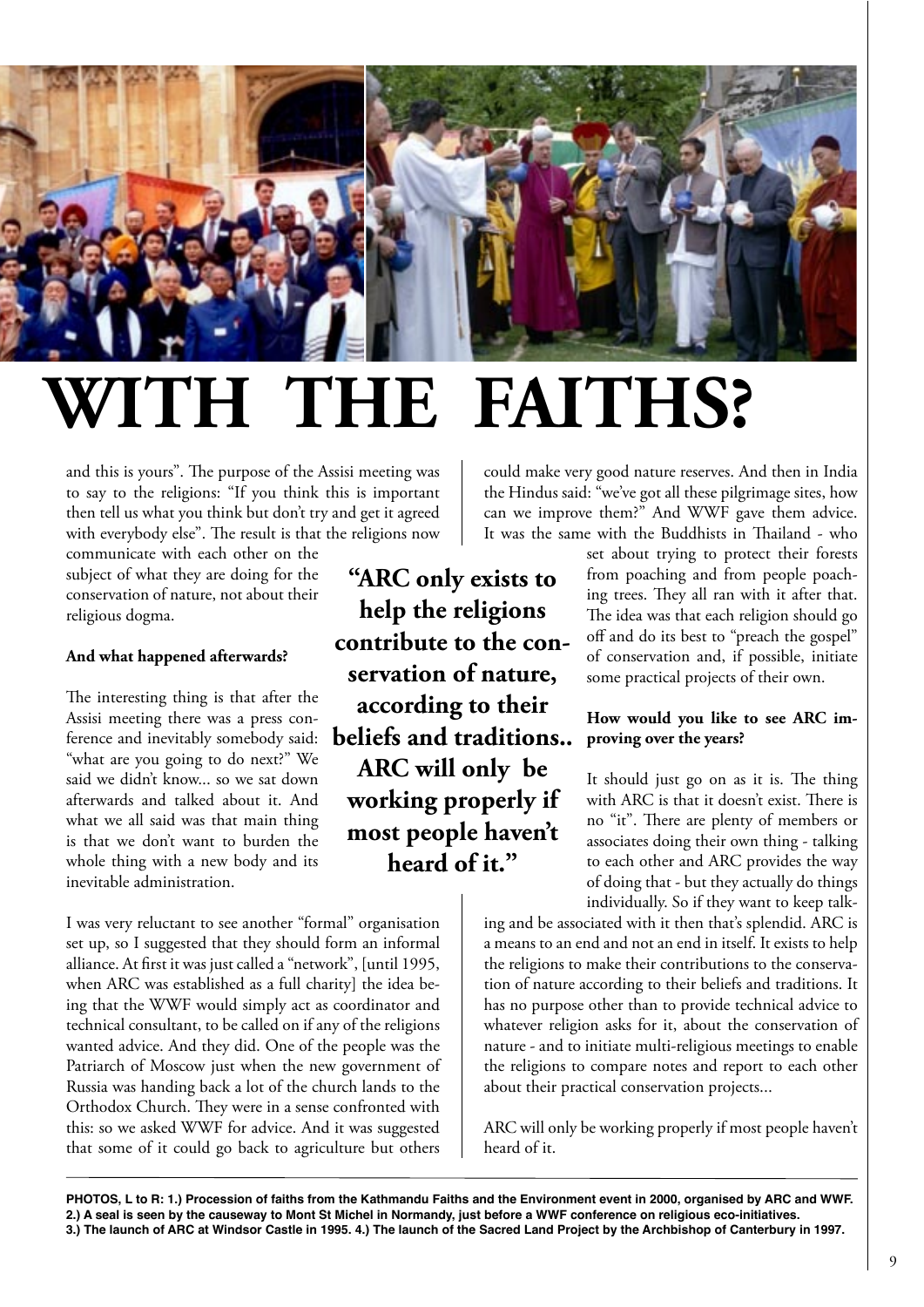# **WHAT OTHERS HAVE SAID ABOUT RELIGION, THE NATURAL ENVIRONMENT - AND ARC**

"Like a tree, the Alliance has grown almost imperceptibly as it put down its roots and added new branches... I am much encouraged by the nature and extent of the projects undertaken by the members of the Alliance to promote the conservation of nature." **HRH The Prince Philip, Founder of ARC.**



"Thanks to the World Bank and ARC, several local NGOs were able to emerge in Cambodia through the monastic network. These new organisations have allowed Cambodian people to become aware of the importance of education, protection of the environment, flora and fauna, the problem of deforestation. And most importantly, they have enabled Cambodian people to act on these things." **Sangha Raja - Patriarch of the Cambodian Buddhists and Patron of ARC.** 



"I was part of the generation that made the choice – the horrendous strategic blunder – of situating ourselves outside the institutions of faith. Now we have a chance to repent of, and reform from that error. " **Carl Pope, Executive Director of the Sierra Club, the oldest and largest grassroots environmental organization in the US with around 1.3 million members.**



"With help and advice from ARC we have been able to develop the Big Green Jewish website - a goal we have had for a number of years. Our aim then and now was to promote in the Jewish community an active concern for environmental issues as part of being Jewish. This is what ARC's assistance has made possible for us." **Neville Sassienie, Board of Deputies of British Jews.**

"ARC opens up ideas and possibilities that may well be new to many in the world of development and economics, but which, as I know from personal experience, do work". **James Wolfensohn in 2003, when he was President, The World Bank** 



"We are gathered here on account of a growing realization that universal religions have a crucial role to play in the instrumental laws, principles and practices for good environmental stewardship. Both as long established codes of social, ethical and environmental good practice, as well as major land-owners, the world's religions each contain references on the need for a healthy environment to allow human beings to flourish and thrive in balance with the non-human world." **Terence Hay Edie speaking on behalf of the UNDP about the new partnership with ARC.**



"So here we have the Alliance of Religions and Conservation gathering like Noah all living things (in this case species of believers and bankers) ... With significant investments from religious groups in innovative projects such as alternative energy, job creation, affordable housing and micro-financing we can realise a major shift toward ethical consciousness, as well as material benefits that advance the healing of our wounded planet." **His All Holiness the Ecumenical Patriarch of Constantinople, Patron of ARC.** 



"ARC is a model of how the faiths can work together. I welcome its contribution in helping to protect our planet," **Prince Hassan of Jordan, a direct descendent of the Prophet Muhammad and Patron of ARC.**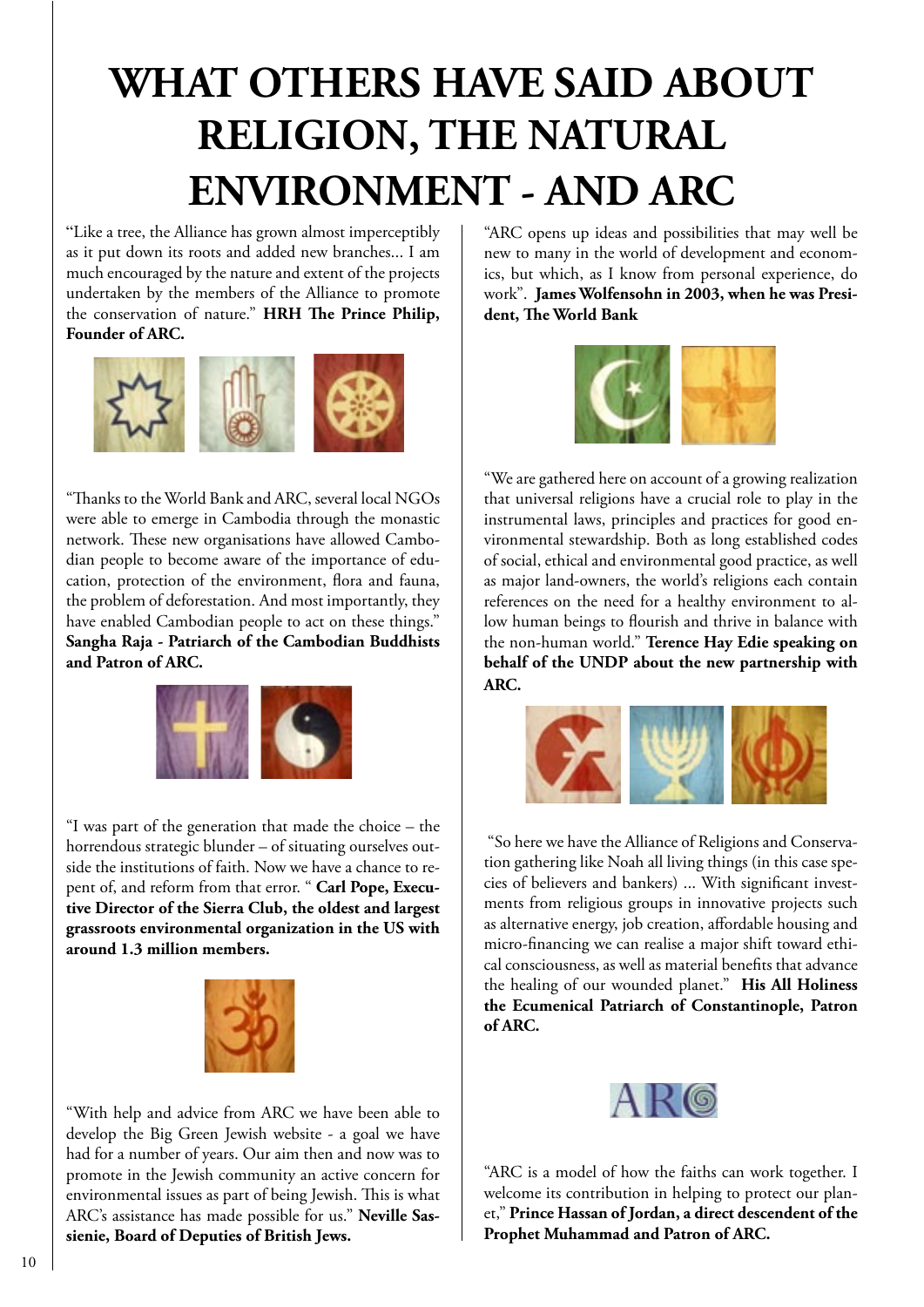

PHOTO: Monks voting for the Buddhist Environment Network, Cambodia

## FINANCE

 ${\cal J}$ e support, and have supported, hundreds of projects around the world since our inception in 1995. We also sponsor publications and events, and assist our growing network of member faiths and secular partners.

We use our finances in three distinct ways:

1. As with any organisation, we have to maintain an office and core staff in order to function. This office has become a valuable resource to people around the world, sometimes in unexpected ways. From small African priories to huge international businesses, from Chinese pagodas to international paper purchasers and forestry conglomerates, from PhD students to Ministers of Environment or or Religion, we are contacted by dozens of people every week, looking for advice and reassurance about the intersection between faiths, the environment and development.

2. We provide small grants, and broker funds, to a wide range of projects, from supporting pilgrimage trails through environmentally fragile regions of Mexico, to helping Mongolian Buddhists rediscover their holy texts about sacred landscapes, to supporting Orthodox nuns wanting to manage their woodland sustainably.

3. We assist a network of specialist consultants providing expertise, site visits, and other kinds of support to a range of projects. For example we have offered this kind of support to the Maronites in Lebanon, who are protecting thousands of hectares of fragile - and sacred - forest lands as part of our Sacred Land Programme.

By using our limited funds effectively, we are able to leverage action and attract other funds to the projects we support.

**This brochure has been printed on paper made from timber grown in FSC-managed forests. ARC's policy is to use recycled or FSC-sourced paper products wherever possible.** 

## BOARD OF TRUSTEES

Brian Pilkington (Chairman) Oded Gera (Pilkington Foundation) David Nussbaum (WWF-UK) Dimitri Oikonomou (MOA International) Isabel Pilkington (Pilkington Foundation) Oliver Smith (WWF-UK) Robert Soutter (WWF International) Shigeo Yamada - MOA International)

Ivan Hattingh (Honorary Trustee) Allerd Stikker (Honorary Trustee)

## ADMINISTRATION

Martin Palmer - Secretary General

*All Enquiries:*

**ARC The House, Kelston Park Bath BA1 9AE, U.K.** Tel: +44 (0)1225 758 004 Fax: (0)1225 442962 www.arcworld.org info@arcworld.org

#### **SPECIAL THANKS**

A special vote of thanks is due to MOA International of Japan and WWF-UK, whose support has been vital to our ability to respond to the new possibilities and demands that have arisen over the years.

We should also like to thank: the Ashden Trust, the Britto Foundation, EMF, Michael Even, Hoares Bank's Golden Bottle Trust, John Goldstein, the Mott Foundation, the Pilkington Foundation, Steven and Marjolaine Schuit, the United Nations Development Programme (UNDP), the United Nations Foundation, the World Bank, WWF–International.